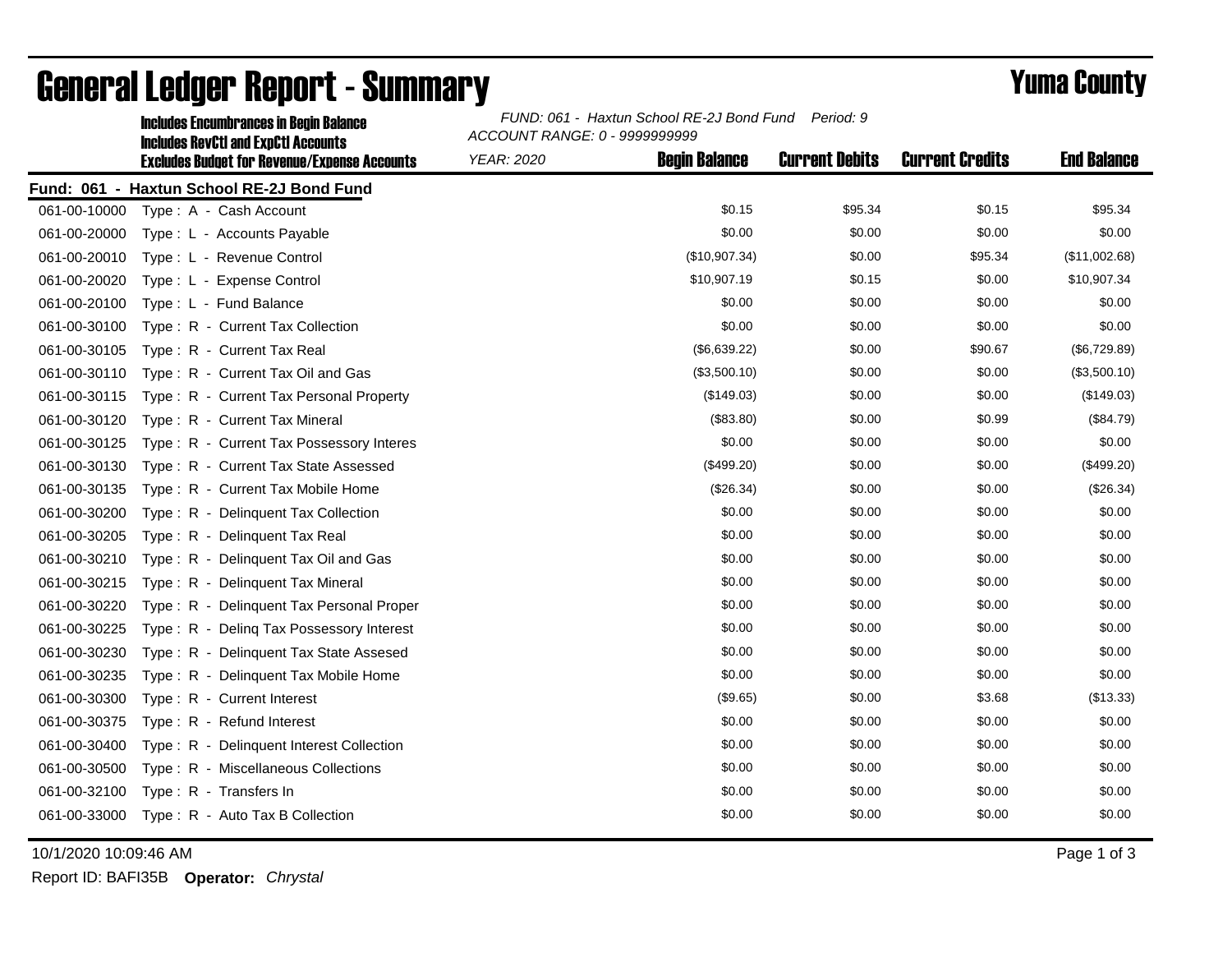|                  | <b>Includes Encumbrances in Begin Balance</b><br><b>Includes RevCtI and ExpCtI Accounts</b> | FUND: 061 -  Haxtun School RE-2J Bond Fund<br>Period: 9<br>ACCOUNT RANGE: 0 - 9999999999 |                             |                      |                       |                                  |                    |
|------------------|---------------------------------------------------------------------------------------------|------------------------------------------------------------------------------------------|-----------------------------|----------------------|-----------------------|----------------------------------|--------------------|
|                  | <b>Excludes Budget for Revenue/Expense Accounts</b>                                         | YEAR: 2020                                                                               |                             | <b>Begin Balance</b> | <b>Current Debits</b> | <b>Current Credits</b>           | <b>End Balance</b> |
| <b>Fund: 061</b> | - Haxtun School RE-2J Bond Fund                                                             |                                                                                          |                             |                      |                       |                                  |                    |
| 061-00-33100     | Type: $R -$ Auto Tax A & F Collection                                                       |                                                                                          |                             | \$0.00               | \$0.00                | \$0.00                           | \$0.00             |
| 061-00-49401     | Type: R - Transfer Out                                                                      |                                                                                          |                             | \$0.00               | \$0.00                | \$0.00                           | \$0.00             |
| 061-00-49500     | Type: X - Checks Written / ACH Transfer                                                     |                                                                                          |                             | \$10,907.19          | \$0.15                | \$0.00                           | \$10,907.34        |
|                  | Fund: 061 - Haxtun School RE-2J Bond Fund                                                   |                                                                                          | Totals:                     | (\$0.15)             | \$95.64               | \$190.83                         | (\$95.34)          |
|                  | <b>Total Fund Revenues:</b>                                                                 | \$95.34                                                                                  | <b>Total Fund Expenses:</b> |                      | \$0.15                | <b>Net Revenue Over Expense:</b> | \$95.19            |

## General Ledger Report - Summary **Example 2018** Yuma County